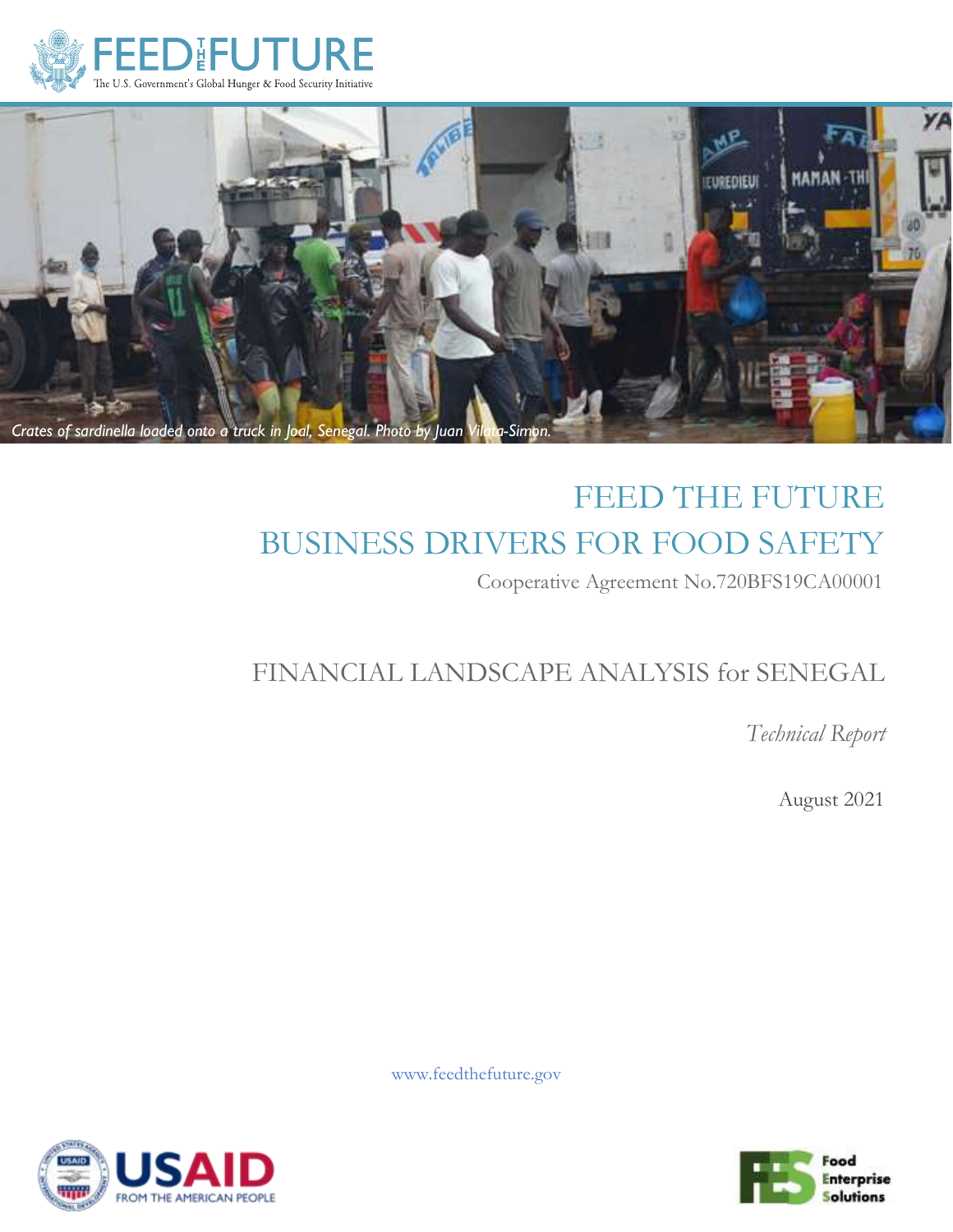#### **Authors**

Makhtar Thiam, Consultant Amadou Lamine Gueye, Investigator

#### . **Translator**

This report was translated from French to English by Gravitas Communications, of Senegal, and edited by Food Enterprise Solutions.

#### **Recommended Citation**

Thiam, M. & Lamine, A. (2021). *Financial Landscape Analysis for Senegal* (Gravitas Communications, Trans.; Food Enterprise Solutions, Ed.). A report produced for Feed the Future Business Drivers for Food Safety, funded by USAID and implemented by Food Enterprise Solutions. Arlington, Virginia, United States.

#### **Disclaimer**

This publication was made possible by the generous support of the American people through the United States Agency for International Development (USAID). The contents herein are the responsibility of Food Enterprise Solutions and do not necessarily reflect the views of the USAID or the United States Government.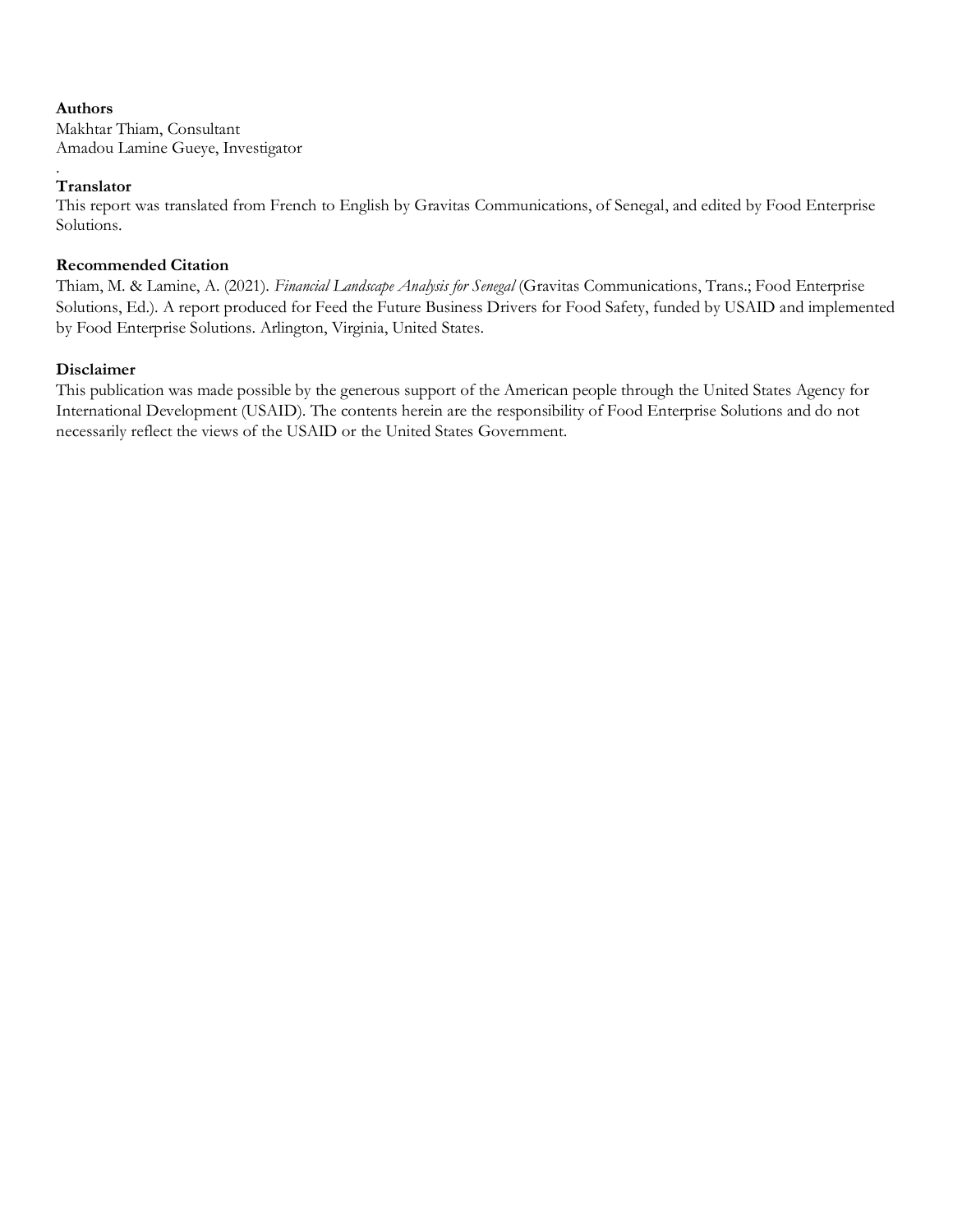### <span id="page-2-0"></span>**ABSTRACT**

This Financial Landscape Analysis explored financial barriers faced by agribusiness in Senegal and avenues to make funding more accessible for investments in services such as cold chain logistics as part of a broader effort to improve food safety. The study focused on small- to medium-sized local food businesses, referred to as growing food businesses (GFBs) <sup>1</sup>, and ensured the inclusion of women and young entrepreneurs. The study identified the main players and institutions, the current financing modalities, and the regulatory environment of financing companies; their constraints in accessing finances; and matched those with the needs, gaps, risks, and alternatives of the formal or informal financial system. The study also identified sustainable mechanisms for access to finance and investment throughout the value chains (production, processing, cold chain, transport, storage) and suggested alternative or improved solutions for providing investment, training, and capacity building services to GFBs.

<sup>&</sup>lt;sup>1</sup> Growing Food Businesses (GFBs) are small- to medium-sized local food businesses that are influential actors in the food system with a desire to grow and who embrace food safety *as an integral part of their business strategy.*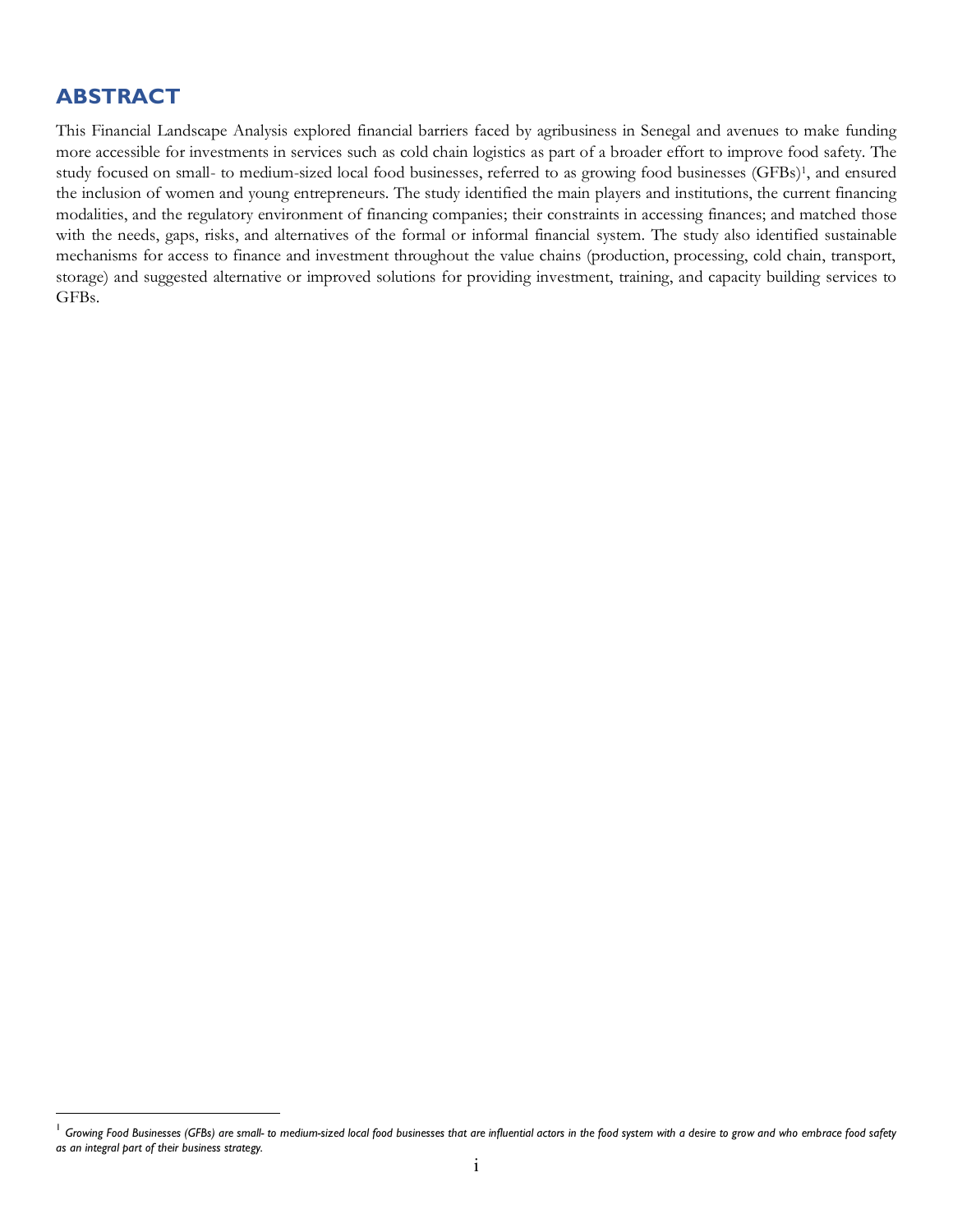### <span id="page-3-0"></span>**ACKNOWLEDGMENTS**

First of all, we would like to thank the entire Food Enterprise Solutions team and the BD4FS program, in the United States and in Dakar, for their trust, their spirit of understanding and their availability to guide us and facilitate the investigation by responding favorably to all our queries and requests for assistance. We also pay tribute, in particular, to Dr. Thoric Cederstrom, Ms. Sarah Durso and Marianne Dieng with whom we were in permanent contact locally with regular meetings on the progress of the study and to make the necessary adjustments. This confidence has served as a stimulus for us to deliver on this important mission, which is part of the objectives of improving the food safety of perishable foods and the financing of these sectors in Senegal.

This survey was made possible thanks to the collaboration of several people and entities that we would like to warmly thank here.

Our thanks go primarily to the actors and managers in charge of the markets and production sites who opened their doors to us, welcomed us into the intimacy of their homes, stores and workplaces, and gave us their time generously.

Special thanks also to the heads of financial institutions (banks, MFIs, Crowdfunding, Capital Investment, etc.), influencers, government representatives, decentralized administration, professional organizations, projects<sup>2</sup>, NGOs, embassies that have made their documentation available to us, answered our questions whenever necessary, and provided us with a friendly working environment during our meetings.

<sup>2</sup>*NGO: Non-Governmental Organization*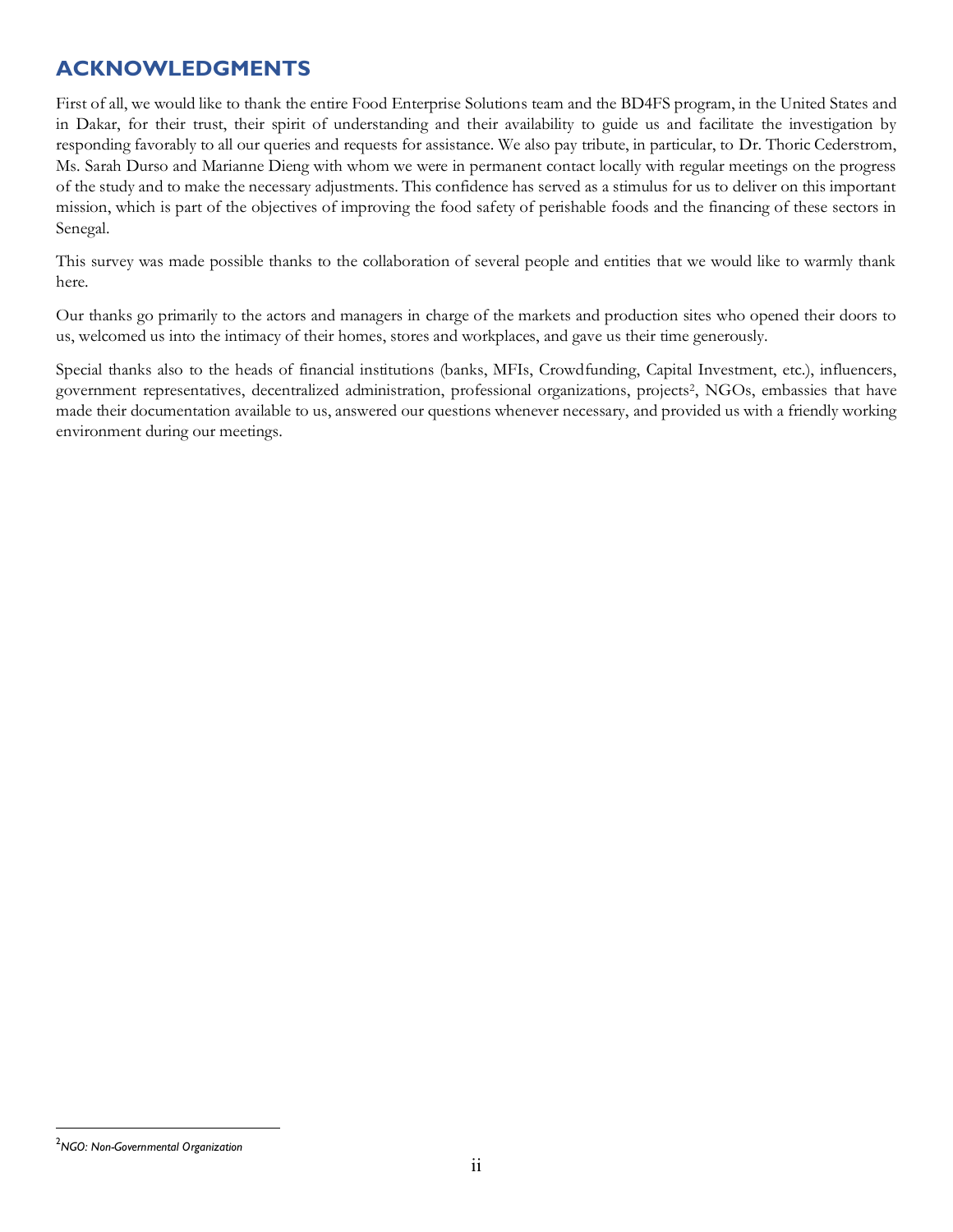### **CONTENTS**

| А.        |  |
|-----------|--|
| <b>B.</b> |  |
| П.        |  |
| III.      |  |
| A.        |  |
| <b>B.</b> |  |
|           |  |
|           |  |
|           |  |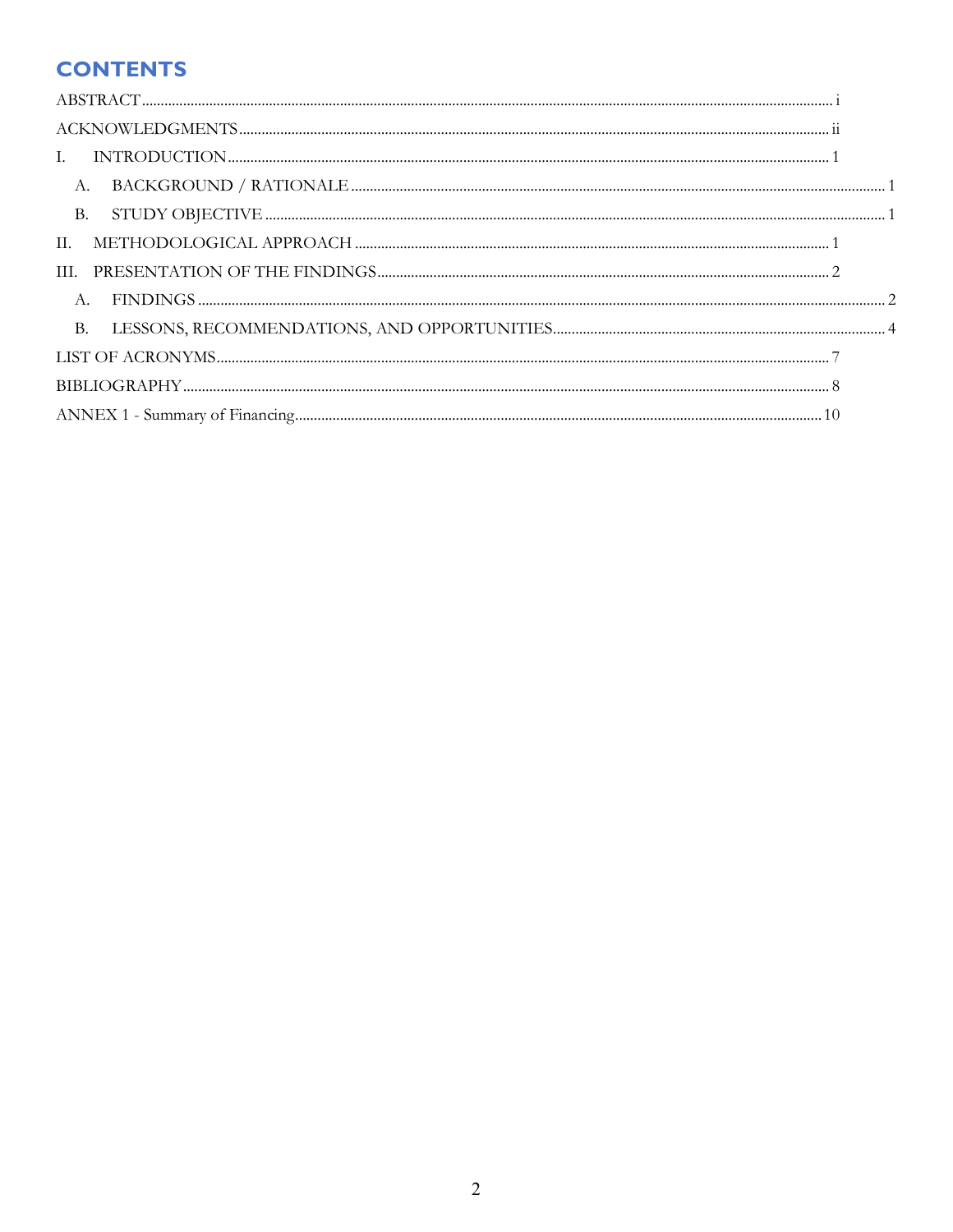### <span id="page-5-0"></span>**I. INTRODUCTION**

#### A. BACKGROUND / RATIONALE

<span id="page-5-1"></span>Perishable foods in the seafood, livestock, and, agricultural product sectors are an important source of food and income for the Senegalese population. This is particularly the case for rural populations and disadvantaged populations in cities who embark in low-income activities in order to survive. According to the latest World Bank report, the agriculture sector contributes 15 to 16% to Senegal's GDP, and the sector employs about 70% of the rural population. Yet within this sector, the size of private agrobusiness is still small, with around 5% of GDP in 2015 and almost a third of total national industrial added value. This reveals the great needs and financing opportunities for investment in this sector, especially for the private sector.

Constraints to private sector development in this area include limited access to arable land and irrigation facilities; difficult access to finance, compounded by inadequate agricultural insurance mechanisms; and weak links, especially for processing infrastructure, between smallholder farmers and commercial buyers. Senegal can also improve the quality of basic services offered to exporters. Despite those surmountable constraints and the small size of agribusiness, the sector is growing, and growing food businesses (GFBs) need investment/financing to improve food safety practices.

The Feed the Future Business Drivers for Food Safety (BD4FS) project, funded by USAID and implemented by Food Enterprise Solutions (FES), is a multi-country effort that works with agribusiness players to co-design and implement incentive-based strategies to fast-track the adoption of food safety practices in local food systems. One of the missions of BD4FS is to provide technical assistance and capacity building to GFBs for them to become drivers of food safety. Recognizing the financing challenges for GFBs, BD4FS initiated a Financial Landscape Analysis (FLA) in Senegal to map its financial landscape in relation to GFBs working in the perishable food value chains, particularly the processing subsector.

#### B. **STUDY OBJECTIVE**

<span id="page-5-2"></span>Overall Objective

The objective of the FLA is to map out the financial services available and relevant to small- and medium-sized food businesses in Senegal.

#### *Specific Objectives*

(1) Map the current configuration of the financial system, particularly the processing sub-sector, by identifying the main actors and institutions, current terms and conditions of financing, and regulatory environment concerning financing for these businesses.

(2) Identify the most relevant types of financial and non-financial services and institutions; and assess the adequacy of the system for meeting sector and sub-sector needs.

(3) Identify the constraints to and opportunities for access to financing, including for women and youth.

(4) Provide recommendations for investment solutions, training, and capacity building services for GFBs to be "investible."

### <span id="page-5-3"></span>**II. METHODOLOGICAL APPROACH**

Given the diversity of value chains investigated and the variety of themes addressed by the study, we undertook a qualitative assessment approach. The study was limited to the regions of Dakar and Thies due to the COVID pandemic and the time required to carry out the surveys. The project team participated in many relevant meetings in relation to the selected value chains and in relation to the subject of the study.

The methodological approach was divided into the following 6 steps:

- 1. Conducting a literature review, using the most comprehensive and up-to-date literature available on the Senegalese economy, the financial system, and the perishable product sectors studied.
- 2. Conducting an analysis, and presentation of agri-food value chains: processed seafood, livestock products (meat, poultry), milk, fruits, and vegetables.
- 3. Zoning, site selection, sampling, and drawing up survey and interview procedures.
- 4. Preparing, planning, and establishing a contact list (by phone or email) with the managers and influencers identified above, to facilitate surveys and interviews, and to arrange appointments with them.
- 5. Conducting field visits, individual and group interviews, as well as on-site observations.
- 6. Finally, capturing, analyzing, and interpreting the data per site, entity, and industrial sector, then proceeding to an overall analysis of the aggregated data.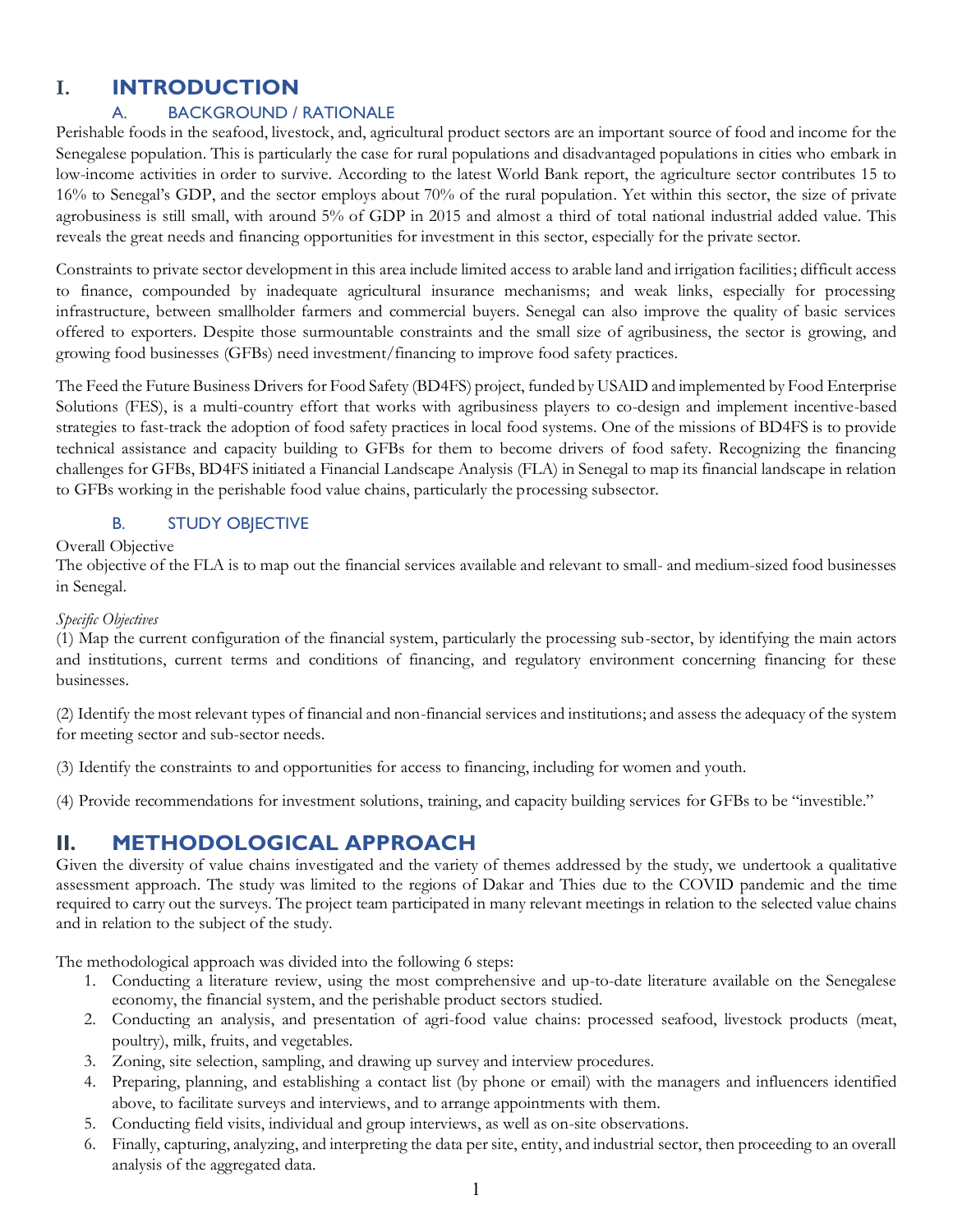### <span id="page-6-0"></span>**III. PRESENTATION OF THE FINDINGS**

This study assessed the seafood, livestock (meat, milk, poultry), and fruit and vegetable value chains by identifying and interviewing key stakeholders to learn more about their financing, production, and marketing systems, and the interactions between their activities and their partners. In our summary of findings, we have put emphasis on the seafood sector which best illustrates commercial interactions, distribution channels, and flows between players in the value chains.

#### **STRUCTURE OF PERISHABLE FOODS VALUE CHAINS:**



#### A. FINDINGS

#### <span id="page-6-1"></span>**1. Finding N° 1: Senegal's financial landscape**

Senegal is a member country of the West African Monetary Union (WAMU), and its financial environment is governed by the Central Bank of West African States (BCEAO) which is an international public institution. The Senegalese financial landscape is made up of banks and financial institutions and an unconventional banking system (coops or mutual savings and credit schemes, non-governmental organizations). The regulatory texts are mainly: the banking law, the law governing the decentralized financial systems of the WAMU, the CIMA<sup>3</sup> insurance code, and the digital communications code.

In addition to the traditional system, there are other formal or informal, governmental or foreign funding channels (friendly countries and international institutions, donors, projects and programs, etc.) which participate in the financing of the food sectors. There are also a number of government agencies and organizations that provide technical and non-financial support for GFBs. The most active sources of informal funding in the three sectors are tontines<sup>4</sup> and funding from relatives or friends. In addition, an informal practice of financing based on loan sharking is widely common in some places such as the central fish market in Dakar.

Private sector bank financing is low. In 2017, the loans granted hovered around FCFA 325 billion and represented 4.8% of GDP5, while deposits amounted to 299 billion or 4.41% of GDP. The amount of microfinance credits represents 10.6% of bank credit.

Banks according to their sector of activity and their coverage can be classified as follows:

- **Commercial banks specializing in corporate finance**. Their main activity is granting credit and the acquisition of management and shares in existing or emerging companies (Citibank, Senegal).
- **Full-service banks with a national network** and commercial banks which finance operations with shortterm credits such as overdrafts, discounts etc. (CBAO, SGBS, BICIS).
- **Banks in the West African network** which pursue policies favoring clients from other African countries to conduct economic and financial transactions in the country (Ecobank, UBA, Attijariwafa Bank).
- **Development banks** such as the National Economic Development Bank (BNDE).

#### **2. Finding N° 2: Support agencies and service providers**

Senegal has set up many and varied entities to support and assist small- and medium-sized businesses, but there is not yet an entity specifically dedicated to the development of GFBs. The government's approach is rather to set up programs in the agricultural sector and within the framework of the PSE,<sup>6</sup> with strong GFBs' orientation towards the promotion of agribusiness for young people and women (PRODAC7, Agropoles,<sup>8</sup> etc.). These programs are often generalists which do not have dedicated lines for GFBs, although the latter represent more than 65% of their customers. To address this situation, support organizations often find funding solutions through partnerships with projects and international donors. Such funds are often geared towards specific sectors and objectives, such as agro-industry, fisheries, or the environment.

<sup>3</sup> *Inter-African Insurance Markets Conference*

<sup>4</sup> *A tontine is an early mechanism for raising capital in which individuals contribute to a pooled fund and take turns collecting the money after an agreed upon period.* <sup>5</sup>*Gross Domestic Product.*

<sup>6</sup> *PSE (Plan Senegal Emergent: The Plan for an Emerging Senegal (PES) is the new policy framework of President Macky Sall's government. Senegal has decided to adopt a new development model to speed up its march towards emergence*.

<sup>7</sup> *PRODAC: Collective agricultural lands program*

<sup>&</sup>lt;sup>8</sup> The agropoles in the framework of PSE, constitute agro-industrial development poles facilitating the networking of all the actors in the value chains with increased capacities and *skills. They will serve as a multi-strand platform for the incubation and integration of technologies, equipment and services for SMEs.*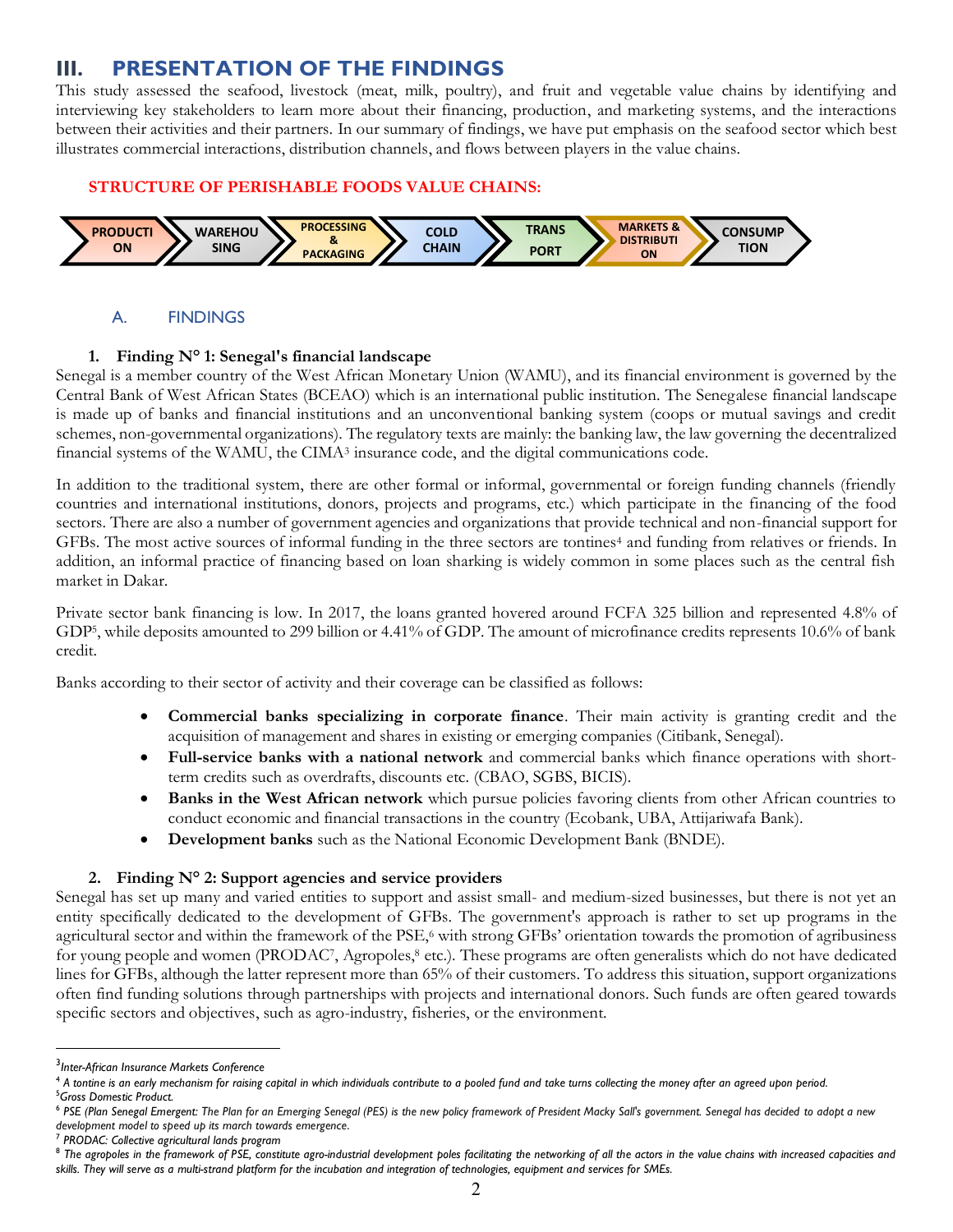According to support organizations, the main difficulties encountered by the GFBs they support in accessing credit are mainly: lack of information, lack of adapted financial offers (high interest rates, short repayment terms and delays), low solvency ratios, operational risks, and non-secure contracts with clients.

Likewise, they believe that the sectors which seem most profitable are fishing, fruits and vegetables, milk, poultry farming, and rice processing. All of these products are also widely consumed by the local market.

#### **3. Finding N° 3: Socio-economic, environmental, political, and legal aspects**

Senegal's socio-economic and legal environment is relatively favorable to the financial system and to production, processing, and marketing activities, although it requires some improvement. Even though regulatory texts governing financing and public administration as well as the control of food production and processing activities exist, nevertheless they must be reviewed and updated to allow healthy competition in the sectors.

#### **4. Finding N° 4: Production, markets, technical, and sanitary aspects**

Processors do not have a real policy for supplying either local or international markets. Among the food products, only fish is exported to the international markets of the sub-region.

#### **5. Finding N° 5: Financial and investment aspects**

Overall, the Senegalese financial landscape offers formal financing opportunities for GFBs<sup>9</sup> in the fisheries, livestock, agriculture, and especially fruits and vegetables value chains.

The main challenge remains the low level of use of the banking system by the large majority of professionals, which is partly due to their lack of financial education that leads them to resort to informal financing, or to government lines of credit that are often unsuited to the real needs of their activities.

In addition, financial institutions, especially banks, are starting to care about meso-finance<sup>10</sup> and mobile banking by creating dedicated entities within their groups. This is the case with Société Générale with MANKO, and La Banque Populaire with Wizall Money.

Faced with regulatory constraints, we also noted the advent and gradual development of Fintech<sup>11</sup> (crowdfunding with loans, subscription of bonds, or grants). Those new financial players are a credible alternative for the development and growth of GFBs, even if in this sector, it should be noted that the players are ahead of the regulations.

The needs most expressed by the GFBs to financial institutions are mainly the financing of the WCR (Working Capital Requirements) especially for crop year loans but also the financing of CAPEX<sup>12</sup> (storage, cold room, production tools, packaging, equipment, etc. and sometimes real estate investments such as construction or extension of premises)

#### **6. Finding N° 6: Access to funding for young people and women and religious aspects**

Religion is not an obstacle to obtaining loans, however belonging to a religious group, especially for women and youths, through the "dahiras"13, or to a church, can sometimes be an asset in obtaining financing. Likewise, in the event of conflict or repayment difficulties, in certain settings, the interventions of religious guides can help overcome obstacles. However, in some areas, often for cultural or religious reasons, women seek advice or permission from their husbands before applying for a loan.

In our survey, we found that in terms of gender aspects, women are particularly involved in two occupations: seafood processing and the milk distribution sectors. The other sectors - although recording a female presence - are often dominated by males.

#### **7. Finding N° 7: stakeholders' needs expression**

The study disclosed that the actors above all need:

- Better training and information on the technical regulations governing the perishable foods sectors, in terms of hygiene and product safety.
- Technical and administrative support; information on available funding, as well as financial education in the following areas: credit, management, accounting, and computer literacy.

<sup>9</sup> *Micro, Small and Medium Enterprises*

<sup>&</sup>lt;sup>10</sup> Meso-financing specifically targets SMEs whose capital needs are too large for micro-credit but too small for traditional bank loans.

<sup>&</sup>lt;sup>11</sup> Financial technology, also known as **fintech**, is an industry that deploys technology to improve financial operations. The term "**fintech"**, is a contraction of "finance" and *"technology"*

<sup>12</sup> *CAPEX: Expenses for the acquisition or improvement of fixed assets*.

<sup>13</sup> *Religious association of Muslim worship*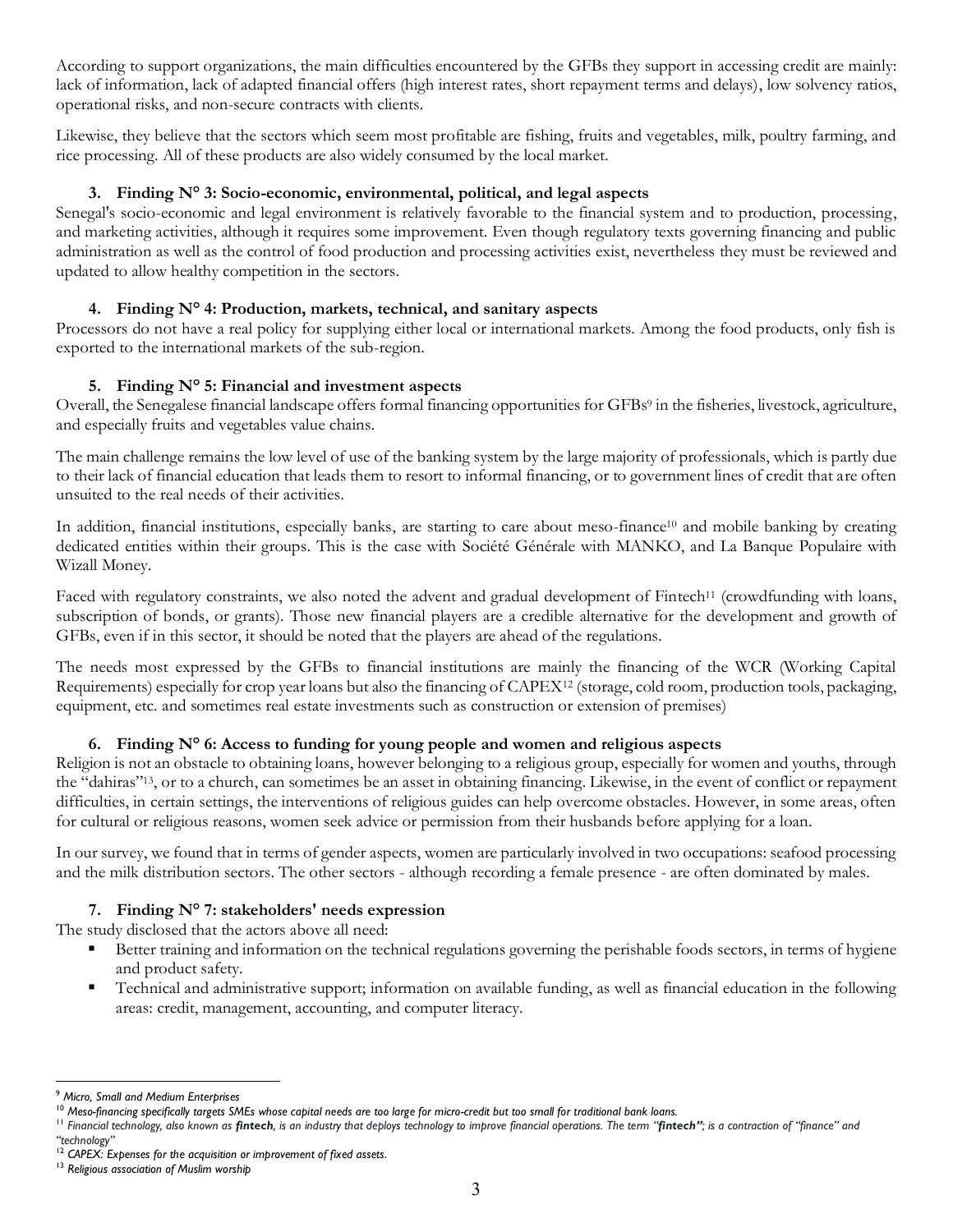The establishment of a rapid local credit system to better manage their financing needs (crop year credits, CAPEX) by reducing the average processing times for files to 15 days, improving interest rates, and by limiting guarantees<sup>14</sup> and developing joint and several guarantees.

#### B. LESSONS, RECOMMENDATIONS, AND OPPORTUNITIES

<span id="page-8-0"></span>The study and analysis of the financing of the perishable food sectors allowed us to draw a number of lessons and recommendations. The first lesson learned is that an informal circuit exists alongside the formal financial system – which is very often inaccessible to young people and women. The informal circuit has been able to set up its own clever self-financing systems and mechanisms, often with the support from public authorities, programs and projects, donors, and others. The main limitations of these systems are the low amounts of credit lines allocated, the lack of formal guarantees (replaced by joint and several guarantees), and the organizational limits of their associations.

#### **Lessons learned**

- There is an insufficiency or non-enforcement of regulatory texts governing the perishable foods sectors. This situation induces distortions linked to the quality of products and unfair competition on the market, which consequently induces insecurity in the financing and repayment of loans. To mitigate those effects, it will be necessary to develop an advocacy strategy towards authorities, consumers, and civil society.
- One of the main causes of the low level of funding in the food sectors is the rigidity of laws and regulations governing the banking system and microfinance, but also the lack of policy and vision to adapt the financial system to current technological developments.
- The main financing needs relate to working capital and infrastructure and heavy investments: such as the construction of docks, modern processing areas, logistics, transport, cold or dry storage, etc.

#### **Recommendations**

- Consultation between all stakeholders in the system and the government should be encouraged. This dialogue will also reduce the predominance of informal financing and activities, and the information asymmetry between credit providers and credit applicants. Advocacy should also focus on the high interest rates and the predominance of unsuitable shortterm loans, the complexity of the status of guarantees, the difficulties in realizing the guarantees provided, and the low level of equity of companies.
- As women and young people are under-represented in professional organizations and decision-making bodies, a capacity building approach will have to be developed to enable them to fully play their role.
- The use of ICT<sup>15</sup> remains low in the agro-food sector. The digitization of transactions in the perishable foods sectors should be encouraged, which could compensate for the low capacity of players in preparing financial statements and would help make their activity traceable.
- The agri-food sector, due to the modest level of training of the players and the low level of demand of consumers for better quality products, suffers from a lack of appropriate skills that could guarantee the profitability of activities. It would thus be desirable to develop interventions that focus on product quality, financing of investments, training, and non-financial support.
- To develop better quality and safety of perishable food products in Senegal, in addition to promoting the required financing, it will be necessary to put in place a good communication strategy. This strategy should not only showcase examples of success but also educate producers and consumers on the need to produce and consume healthy food products while helping to change mentalities and the false perception that quality is only required for export products.
- The communication tools used could also make the opportunities visible and attract investments in the agri-food sectors, while reducing the information asymmetry between suppliers and credit applicants. It could also be used to create a platform for dialogue, sharing of best practices and advocacy for and between all partners.

#### **Financing opportunities available to food companies**

This study found that there are financial institutions in Senegal that are ready to invest in creditworthy GFB clients. This investment needs to be accompanied or pre-empted by capacity building activities that train GFBs on business and finances, and on improving the quality of the companies' food products. The general financing framework, even if it needs to be improved,

<sup>&</sup>lt;sup>14</sup>Also, to obtain such loans, companies must pledge or guarantee significant assets, the value of which is much higher than the amount borrowed, on average 271% of the loan, *according to WB*. *According to the same 2017 report, these values for large companies are at an average rate of 160.7% of the loan and 428.7% for small businesses.* <sup>15</sup>*Information and communication technologies*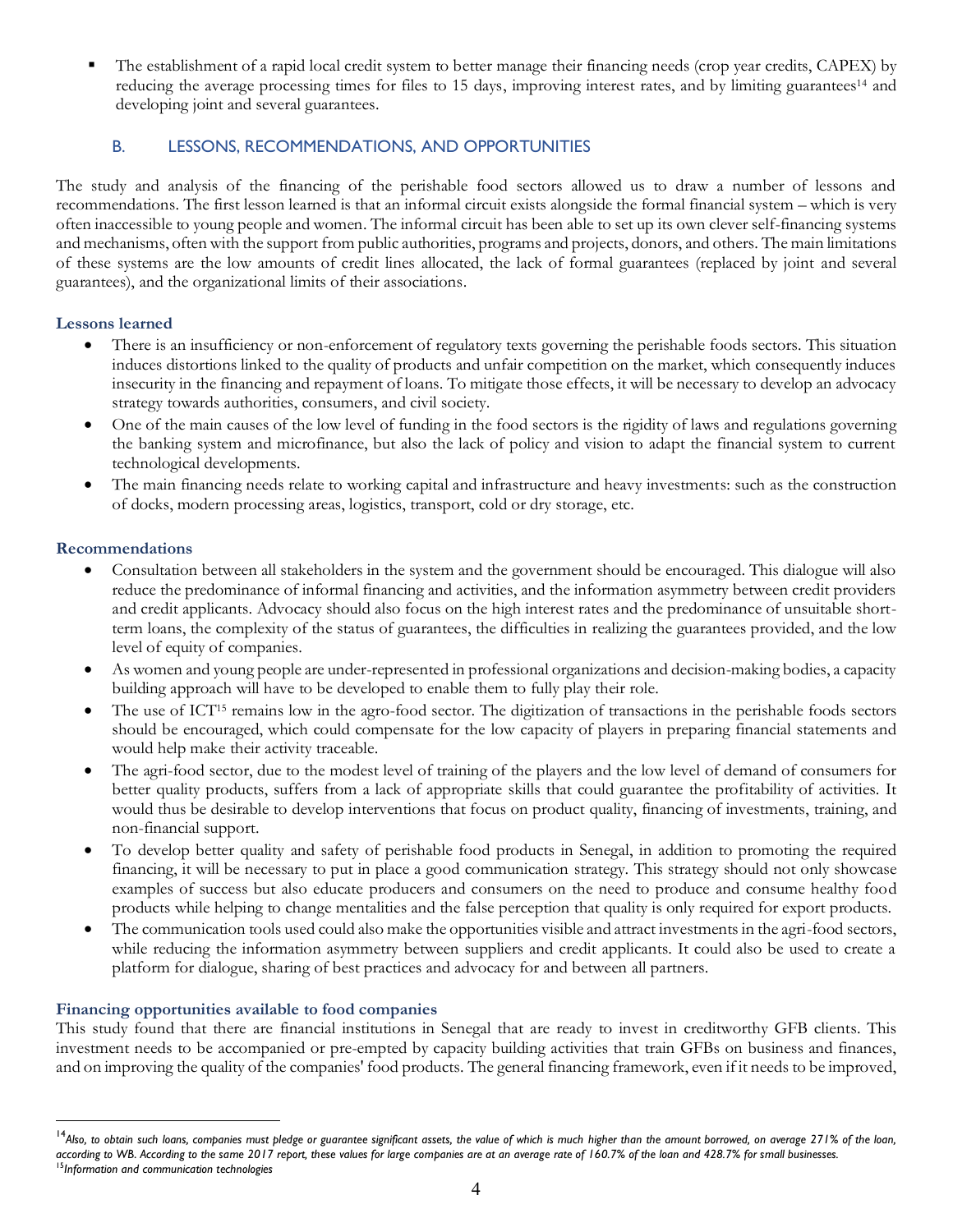is favorable to the implementation of profitable investments. The six models described below can be used alone or in combination for financial institutions to invest in GFBs (Annex 1).

#### **1. Integrated financing**

This model is inspired by the one implemented by the USAID/BayDunde project, and Banque Agricole (formerly CNCAS) is based on third party holding. It has the advantage of mitigating the risks associated with the formal financing of GFBs and provides great transparency for all actors in the value chain considered. It uses intermediaries or "aggregators" who, at all stages of the value chain, control and verify whether the objective for which the funding was granted has been achieved or executed. It is following the approval by those intermediaries that the bank makes available the corresponding amounts directly transferred to the bank account of the ordering party. The members may be natural persons or legal entities. The advantage of this system is that it can allow the development of new professions and start-ups in the fields of production and marketing of perishable foods. Furthermore, the USAID Development Credit Authority (DCA), remains a powerful driver that is often used in American projects in Senegal, in particular by Nataal Mbay. This tool would benefit if further popularized and better explained to commercial banks in the financing of GFBs.

#### **2. The business model**

The business model consists of placing an intermediary buffer structure, a natural person, or legal entity at the heart of the financing system comprised of financial institutions and value chain actors that can borrow or be financed by a financial institution or any other formal or informal source of financing. This entity will be responsible for negotiating the rates, duration, guarantees, etc. with the financing institution or the holder of the credit line. This model has the benefit of reassuring the banks and circumventing the problem of guarantees, because in this case, the financial institution will have a formal structure in front of them. Thus, the intermediary, who can also be a broker or a merchant, will be able to finance production by contracting with producers and suppliers and will eventually be able to finance the processing and marketing on their own by contracting with the processing companies and market players.

Warehouse receipt financing and collateral management can also be used in this system. The use of credit lines or traditional financing or refinancing backed by guarantee funds, subsidized lines of funds, or portfolio management on behalf of a third party fall within the framework of formal financing and can be combined according to needs and objectives, particularly for youths and women.

#### **3. The "Mobile Money" model**

This model is inspired by the strategy developed by Wizall Money<sup>16</sup>, which is already present in Mobile Banking. The idea would be to combine this activity with those of value chains actors at the market level by offering them kiosks with sanitary standards which can improve the sanitary quality of food products. Thus, while carrying out their income-generating activities in those kiosks, the actors will be able to generate additional income from money deposit and transfer activities (electronic money). Another advantage of this innovation is to allow a traceability of their daily financial operations but also to organize the members in associations which shall remain the joint guarantors of the loans.

#### **4. Dedicated funds or credit line, or bonus line**

This model would create dedicated funds, bonuses, or guarantees, placed in partner financial institutions where the risks on loans granted to beneficiaries will be borne by the financial institution. In this case, the conditions for granting loans will be negotiated by the two partners and applied by the institution receiving the funds. This mechanism will have the advantage of ensuring equitable selection of women and youths and also makes it possible to respect the borrowing rates set by the lending financial institution, which can sometimes be too high or inaccessible for those targets. A line of grants and guarantees would need to be set up to manage non-repayment risks.

This model will also allow the implementation of deferrals or adapted tariffs that take into account the seasonality of the activities of the women processors. Thus, the rates applied during production periods will be clearly different from those applied when the raw material is scarce.

#### **5. Solidarity credit system with an initial contribution in the form of a grant**

This model would include the establishment of a pilot-test project on production sites and markets, with a limited initial amount provided by financial partners which will be housed in a financial institution or a local mutual fund, close to the production site.

<sup>&</sup>lt;sup>16</sup>Wizall Money - a start-up launched in Senegal in 2015 - offers individuals an innovative Mobile Money service (bill payment, money transfer, vouchers, merchant payment...) and *organizations a simple and secure solution for the payment of salaries and invoices.*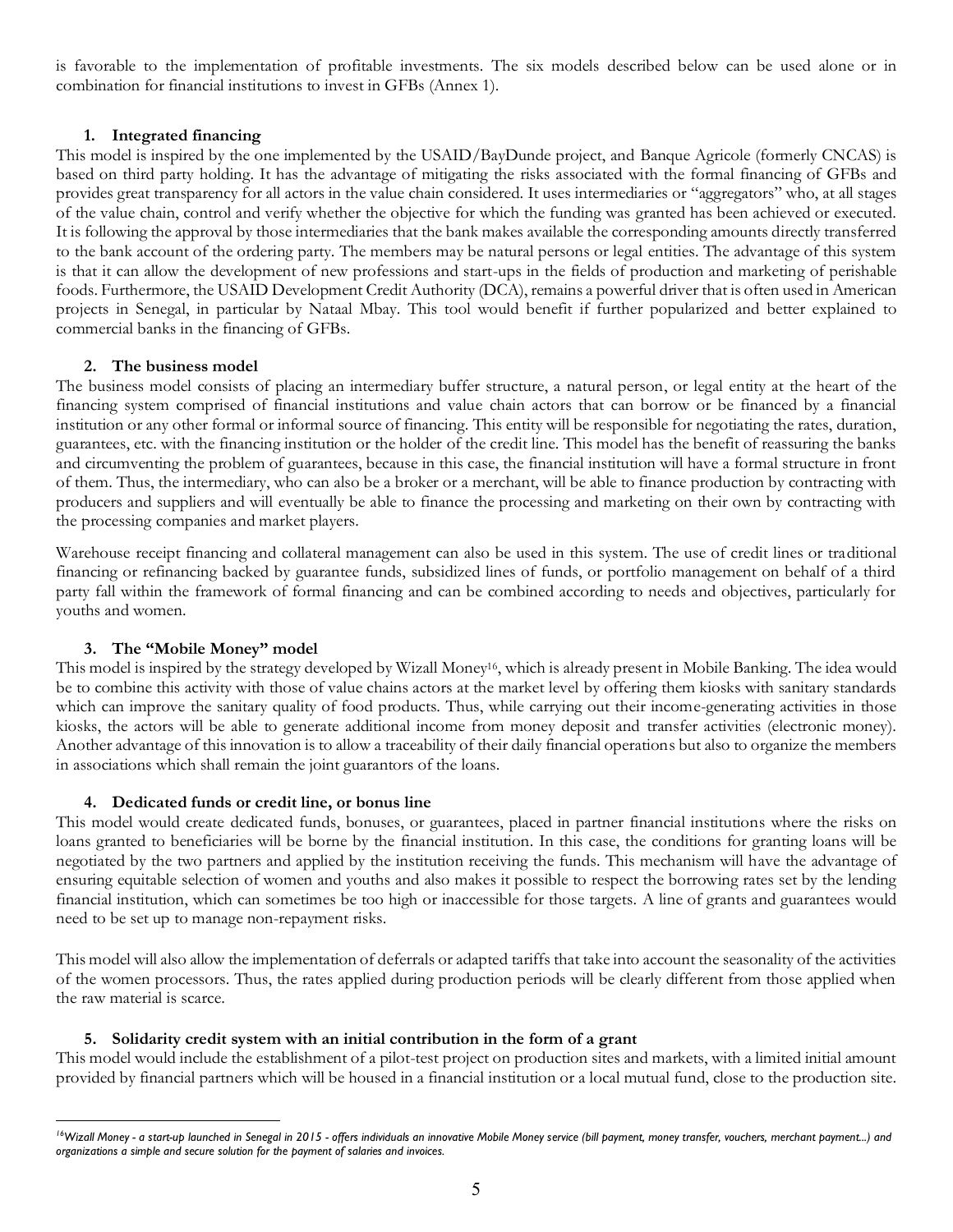With the establishment of the grant funds, beneficiaries will receive training in credit, investment, and asset management. Those funds will be self-administered by the beneficiaries themselves, through their organization.

Each borrower will be required to pay a minimum and symbolic part of the loan in the form of savings (for example 2,000 FCFA <sup>17</sup> for a loan of 20,000 FCFA repayable in 3 months). The interest on the loan will remain symbolic. This savings and the interest produced will strengthen the financial capacities and empowerment of the group or association which will thus develop its selffinancing capacities and its own funds. This model will thus allow women in processing sites to avoid the dictates of credit systems with usurious rates that are practiced on some sites.

In addition, to improve working capital, beneficiaries can also use these funds to consider the creation of a procurement unit for their consumption of basic products (rice, milk, oil, soap, etc.). Profits from this internal trade could be returned to their account or shared between them.

#### **6. Improving the local financing system**

This model consists of improving the types of functional financing already in place at sites or markets, so as not to disrupt old habits too much; at the same time, it allows for the construction of new sites that better meet the required health standards. The idea is like a "build and transfer system" in promoting or seeking partners to build or improve and equip the processing or marketing sites and then hand them over to the players under certain conditions by signing a performance and management contract for such new sites, where the players will be able to manufacture their own products but also be remunerated on orders from other external buyers who are not members of the group. In this way, the groups will find the means to finance themselves but also to set themselves up in turn, on their own account, within the new entity, which will also allow them to have other additional income on an individual basis. This is the model that was set up in Kayar (Thies region) by women processors with USAID/COMFISH that had built the premises for them next to their traditional site. This model is also being implemented in Mballing (Mbour), with support from a Swiss NGO, CEAS, that has built a modern processing site, together with other partners such as COSEC, ADEPME. They are currently discussing with women and partners about the best way to manage this tool and make it profitable.

*<sup>17</sup> 1USD = 500 FCFA*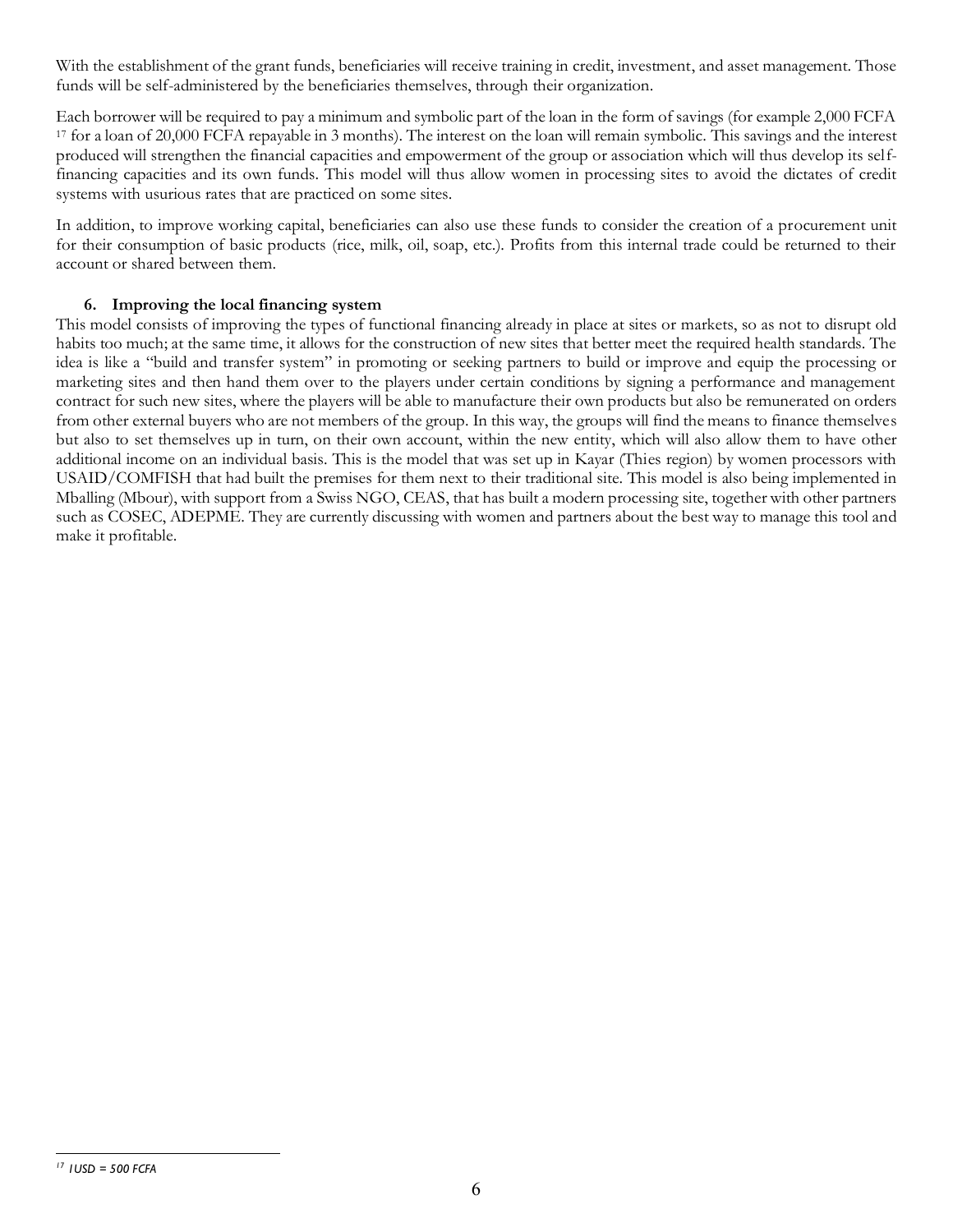### <span id="page-11-0"></span>**LIST OF ACRONYMS**

**ACEP :** Alliance de Crédit et d'Épargne pour la Production **VCA:** Value Chain Analysis **ADEPME:** Agency for the Development and Support of Small and Medium Enterprises **APIX:** National Agency for the Promotion of Investments and Major Works **ARM:** Market Regulatory Agency **BCEAO: Central Bank of West African States BD4FS:** Business Drivers for Food Safety **WB** : World Bank **BMN :** Bureau de Mise à Niveau (Upgrading Office) **BNDE**: National Bank for Economic Development **CBAO** : Compagnie Bancaire de l'Afrique de l'Ouest / Attijari Bank **CDC** : Caisse des Dépôts et Consignations [Deposits and Consignments Fund Office] **CEAS:** Albert Schweitzer Ecological Center **CLPA**: Local Artisanal Fishing Council **CMS** : Crédit Mutuel du Sénégal **CNCAS** : Caisse Nationale de Crédit Agricole du Sénégal /**BA** : Banque Agricole (Ex CNCA) **CNCAAS** : Compagnie nationale d'assurance agricole du Sénégal **CODEX :** United Nations Food Standards **COFINA :** Compagnie Financière Africaine **CONIPAS** : Conseil national interprofessionnel de la pêche artisanale au Sénégal **COSEC** : Conseil Sénégalais des Chargeurs (Senegalese Shippers' Council) **DER:** Delegation for Rapid Entrepreneurship of Women and Youth **DGID:** Directorate General of Taxes and Domain **DITP**: Directorate of Fisheries Processing Industries **DPM**: Department of Maritime Fisheries **DPV**: Plant Protection Directorate **GFBs:** Growing Food Businesses **FENAGIE-Pêche**: The National Federation of Fishing EIGs of Senegal **FENAMS:** National Federation of Fishmongers of Senegal **FENATRAMS**: National Federation of Women Processors and Micro-fishmongers of Senegal **FES:** Food Enterprise Solution **FONSIS**: Sovereign fund for strategic investments **FONGIP**: National Guarantee and Priority Investment Fund **EIG** Economic Interest Group **GIZ:** German Cooperation **ITA**: Food Technology Institute **MFI:** Microfinance Institutions **OHADA** Organization for Commercial Law Harmonization in Africa **PRODAC**: Community Agricultural Areas Program **SGS** : Société Générale Sénégal (Ex SGBS) **SME**: Small, and Medium Enterprise **WRS**: Warehouse Receipt System **TPH:** Third Party Holding **TPME**: Very Small, and Medium Enterprise **UM-PAMECAS :** Union des Mutuelles de Partenariat pour la Mobilisation de l'Épargne et de Crédit au Sénégal **USAID:** United States Agency for International Development **WAEMU**: West African Economic and Monetary Union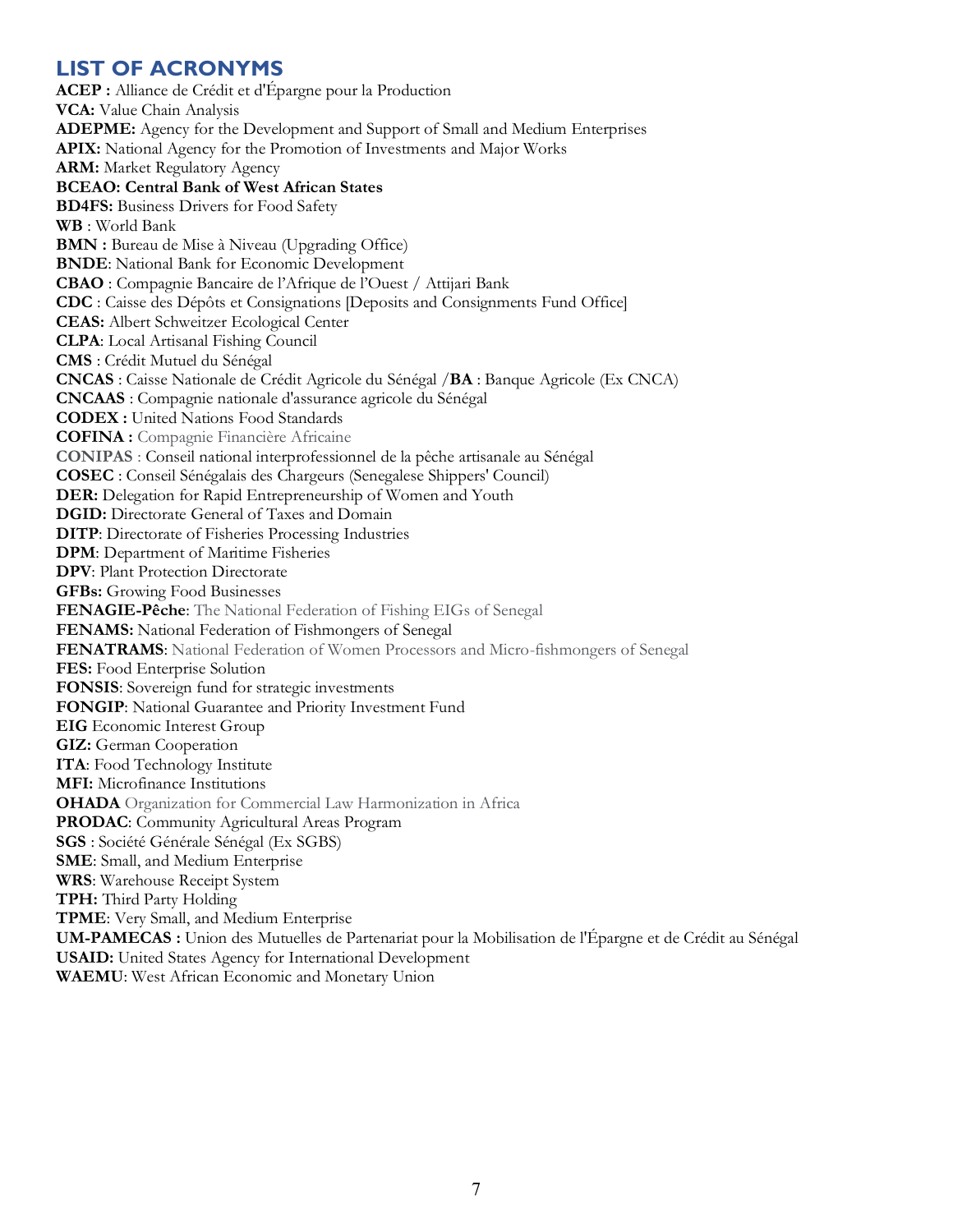### <span id="page-12-0"></span>**BIBLIOGRAPHY**

- **1.** ANSD-National Agency for Statistics and Demography (2013), Situation Économique et Sociale du Sénégal (Economic and Social Situation of Senegal), Ed 2017-2018)
- **2.** WORLD BANK (2012), "Annual Report 2012", Washington DC: World Bank [Online]. www.worldbank.org.
- **3.** BCEAO (2012), État d'adoption de la loi portant règlementation des SFD dans l'UMOA (The Adoption status of adoption of the law regulating DFS in the WAMU)
- **4.** Final report study on the establishment of the innovative financing system for post-harvest artisanal fishing in Senegal January *15, 2020 - Feed the Future- USAID Dekkal Geej FTF*
- **5.** DEME M. (2009), Étude des coûts et revenus des principales unités de pêche artisanale sénégalaises. Studies and Documents, ISRA, 2010
- **6.** DMF (2005), Lettre de Politique Sectorielle de Microfinance (LPS/MF) sur la période 2005 2010.
- **7.** MAER (2012), Ministry of Agriculture and Rural Equipment, Senegal. Annual report for the 2011/2012 crop year.
- **8.** Ministry of Fisheries and Maritime Economy, (2012), Sectoral Policy Letter (2016), Senegal.
- **9.** Ministry of Fisheries and Maritime Economy, (2012), Fishing Code 2016.
- **10.** Rapport de la Direction de la prévision et des études économiques, (2012), Ministère de l'Économie et des Finances. Situation économique et financière en 2012 et Perspectives 2013 (Report of the Department of Forecasting and Economic Studies, (2012), Ministry of Economy and Finance. Economic and financial situation in 2012 and Outlook for 2013.)
- **11.** SNDES (2012), National Strategy for Economic and Social Development for 2013-2017
- **12.** WAEMU (2000), « Étude sur le financement des filières agricoles dans les pays du CILSS: rapport Burkina Faso et Sénégal » *Union monétaire Ouest-africaine/ SOFRECO* (Study on the financing of agricultural sectors in CILSS countries: Burkina Faso and Senegal report)*.*
- **13.** WADE I. (2009), Systèmes d'information de marché, coordination e gestion des risques dans les filières agricoles : Cas des produits maraichers au Sénégal (Market information systems, coordination and risk management in agricultural sectors: Case of market gardening products in Senegal).
- **14.** The landscape for impact investing in west Africa Understanding the current status, trends, opportunities, and challenges /USAID/ The Global Impact Investing Network (GIIN) / Dalberg/ UKAID
- **15.** Comment améliorer l'accès au financement pour les PME d'Afrique subsaharienne ((How to improve access to finance for SMEs in sub-Saharan Africa)- Julien Lefilleur De Boeck Supérieur | « Afrique contemporaine » 2008/3 n° 227 | pages 153 à 174
- **16.** Étude sur la fiscalité supportée par les systèmes financiers décentralisés de l'UEMOA, (rapport de synthèse final, (BCEAO) (Study on taxation supported by decentralized financial systems of UEMOA, (final summary report, (BCEAO)).
- **17.** Economic and Social Situation of Senegal (2017-2018, ANSD**)**
- **18.** Rôle des femmes dans les communautés de pêche : le cas de M'bour (Sénégal) (1996) par Oumou khaïry NDIAYE Technologue du poisson (Role of women in fishing communities: the case of M'bour (Senegal) (1996) by Oumou khaïry NDIAYE Fish technologist)
- **19.** État des lieux de la filière de transformation artisanale des produits halieutiques au Sénégal (Enda Graft Sahel, GRET, Lamine Mbaye 2006)
- **20.** Sénégal Enquêtes sur la contribution économique et sociale des femmes (Senegal Surveys on the economic and social contribution of women) (ENDA Graft Sahel, 2013)
- **21.** Résultats généraux de la pêche au Sénégal annexe 2018 (Direction de la Pêche Maritime (DPM).
- **22.** Étude des connaissances socio-économiques des pêcheries de petits pélagiques au Sénégal Rapport définitif CSRP, 2014) (Study of socio-economic knowledge of small pelagic fisheries in Senegal SRFC final report, 2014))
- **23.** Rapport de l'enquête nationale sur les PME, Ministère du Commerce, Direction des PME, Octobre 2014 (Report of the national survey on SMEs, Ministry of Commerce, Department of SMEs, October 2014).
- **24.** Le Crédit à la pêche artisanale au Sénégal, (DANIDA, FAO, 1997)
- **25.** Katim Toure. Socio économie de la microfinance au Sénégal : une approche en termes de filière, de territoire et de proximité. Économies and finances. Université Toulouse le Mirail - Toulouse II, 2013. French. <NNT: 2013TOU20150>.
- **26.** Actu Entreprises N°09 (Direction de l'Appui au Secteur Privé, Bulletin Août 2009)
- **27.** Échos du Crédit Agricole, Le journal d'information trimestriel de La Caisse nationale de Crédit Agricole du Sénégal N°05 Octobre – Novembre – Décembre 2016 - ISSN 2517-2020)
- **28.** Contribution des IMF sur le financement des PME Sénégalaises, cas de l'ACEP, (Mame Atou NDIAYE, Mémoire de fin d'étude Programme ESC, 2007-2008).
- **29.** Les mécanismes de financements innovants du développement, Note d'analyse\*6, FOCUS 2030.
- **30.** Problématique du financement des PME au Sénégal (Mohamed Bamba TOURE Institut Supérieur d'Entrepreneurship et de Gestion (ISEG) - Master II Management et gestion de projets 2014).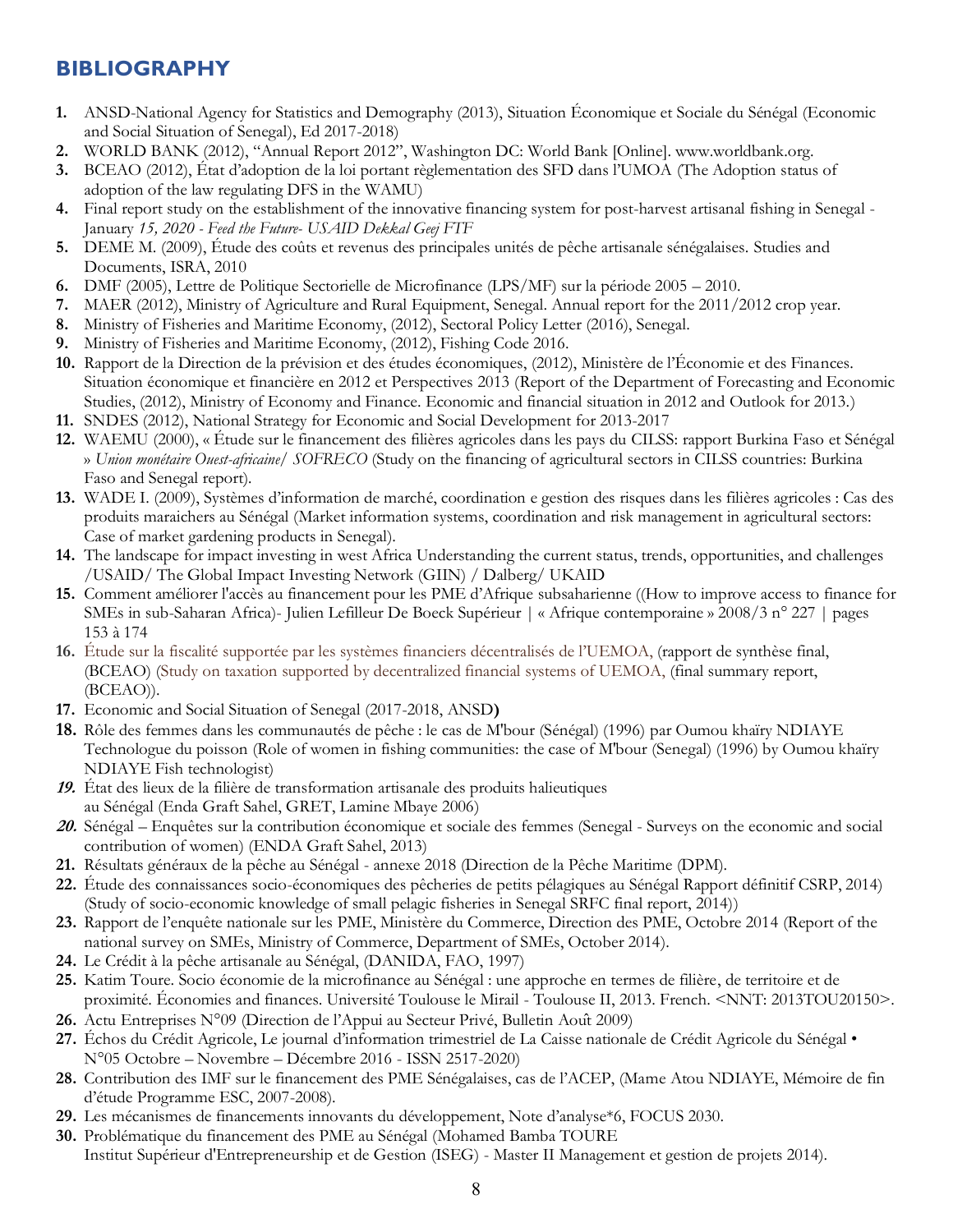- **31.** Étude sur le financement des filières agricoles dans les pays membres de l'UEMOA : Rapport par pays, Sénégal (UEMOA, SOFRECO, 2000).
- **32.** Le financement intégré, USAID, Feed the Future, Senegal Nataal Mbay, 2019)
- **33.** Le credit-bail Agricole, USAID, Feed the Future, Senegal Nataal Mbay, 2019)
- **34.** Perspectives économiques en Afrique 2020, Sénégal, Banque Africaine de développement.
- **35.** Perspectives économiques en Afrique 2018, Sénégal, Banque Africaine de Développement, Khadidiatou GASSAMA).
- **36.** Plan Sénégal Émergent, Présidence de la République, BOS, 2014).
- **37.** Senegal case study, How A Microfinance Institution is reaping rewards of going paperless, (UNDCF, MM4P).
- **38.** Comportement des consommateurs au Sénégal, analyses et conclusions (UNDCF, MM4P).
- **39.** Rapport final sur la capacité des structures d'accompagnement de l'investissent productif de la diaspora, sénégalaise (Centre des Jeunes Dirigeants d'Entreprise du Sénégal, CJD, U.E., ANINA, Dr Angélique NGAHA BAH, Dr. Modou DIENG, 2018).

#### **Websites**

- 1. The Central Bank of West African States (BCEAO): https://www.bceao.int/fr/content/presentation-de-la-bceao
- 2. <https://www.financialafrik.com/2020/05/12/senegal-les-banques-a-lepreuve-du-covid-19/>
- 3. [https://www.impots.gouv.fr/portail/www2/precis/millesime/2017-2/precis-2017-chapter-](https://www.impots.gouv.fr/portail/www2/precis/millesime/2017-2/precis-2017-chapter-9.8.6.html?version=20170701#:~:text=I.,no%205003)[9.8.6.html?version=20170701#:~:text=I.,no%205003\)](https://www.impots.gouv.fr/portail/www2/precis/millesime/2017-2/precis-2017-chapter-9.8.6.html?version=20170701#:~:text=I.,no%205003).
- 4. Concept note:<http://www.fao.org/3/cb0641fr/CB0641FR.pdf>
- 5. FAO website: <http://www.fao.org/international-day-awareness-food-loss-waste/fr/>
- 6. Global Situation of Food and Agriculture 2019 [http://www.fao.org/state-](http://www.fao.org/state-%20of-food-agriculture/fr/) of-food-agriculture/fr/
- 7. [www.impotsetdomaines.gouv.sn](http://www.impotsetdomaines.gouv.sn/)
- 8. ANSD: [www.ansd.sn](http://www.ansd.sn/)
- 9. DPM: [www.dpm.sn](http://www.dpm.sn/)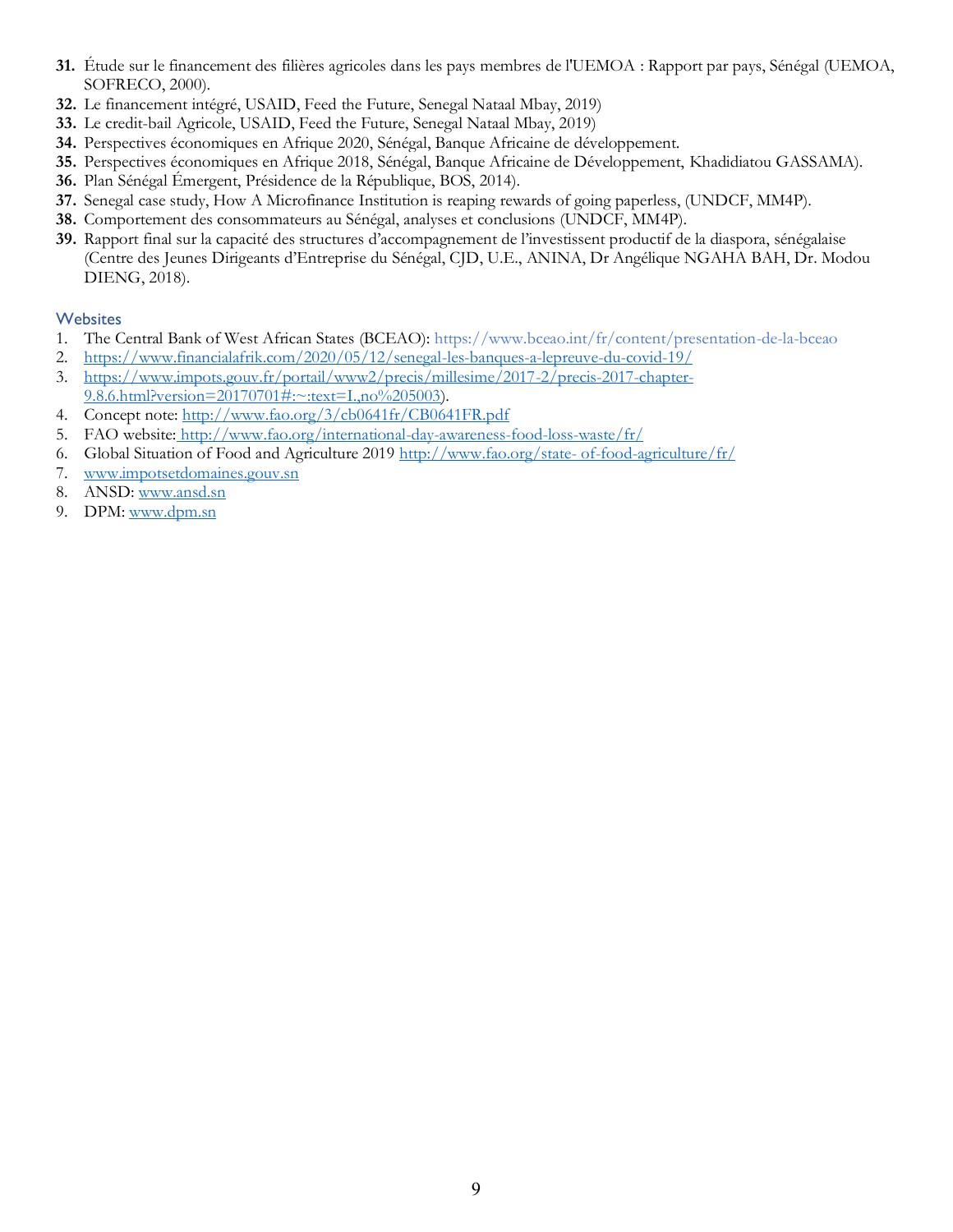# **ANNEX 1 - Summary of Financing**

<span id="page-14-0"></span>

| <b>MODELS OF</b><br><b>FINANCING</b> | <b>FOOD SECTORS OR</b><br><b>PRODUCTS</b>                                                                                                            | <b>INVESTMENT AREAS</b>                                                                                                         | <b>MOST SUITABLE</b><br><b>FINANCIAL PRODUCTS</b>                                                                                                                                                                                     | <b>POTENTIAL PARTNERS</b>                                                                                                                                                                                                                                                                                        |
|--------------------------------------|------------------------------------------------------------------------------------------------------------------------------------------------------|---------------------------------------------------------------------------------------------------------------------------------|---------------------------------------------------------------------------------------------------------------------------------------------------------------------------------------------------------------------------------------|------------------------------------------------------------------------------------------------------------------------------------------------------------------------------------------------------------------------------------------------------------------------------------------------------------------|
| <b>MODEL1</b>                        | All sectors of fisheries,<br>livestock and agricultural<br>products, including<br>onions/potatoes,<br>bananas, meat, milk,<br>fruits and vegetables. | Equipment, agricultural inputs,<br>storage, transport, cold chain,<br>working capital, etc.                                     | Lines of credit and/or<br>refinancing from banks and<br>governments, guarantee funds,<br>subsidized funds, portfolio<br>management by third parties and<br>co-financing.                                                              | La Banque Agricole<br>Société Générale Sénégal<br>(Maison de la PME)<br>BNDE/FONSIS/FONGIP;<br>ROOT CAPITAL, TERANGA<br>CAPITAL; Aggregators,<br>Leasing companies<br>(LOCAFRIQUE.                                                                                                                               |
| <b>MODEL 2</b>                       | All sectors of fisheries,<br>livestock and agricultural<br>products, including<br>onions/potatoes,<br>bananas, meat, milk,<br>fruits and vegetables. | Equipment, agricultural inputs,<br>storage, transport, cold chain,<br>working capital, etc.                                     | Bank and government lines of<br>credit and/or refinancing,<br>guarantee funds, subsidized<br>funds, portfolio management<br>and co-financing by third parties,<br>donors, projects, etc.<br>Crowdfunding, immigrants'<br>remittances. | La Banque Agricole<br>Société Générale Senegal (Maison<br>de PME)<br>BNDE/FONSIS/FONGIP<br>BAYSEDDO start up,<br>Market Regulatory Agency<br>(ARM),<br>CNAAS/SONAC,<br>Aggregators<br>Leasing companies,<br>Etc.                                                                                                 |
| MODEL <sub>3</sub>                   | All agricultural sectors<br>Markets and production<br>sites                                                                                          | All markets and production sites<br>Trade, Supply of raw materials,<br>small equipment, inputs,<br>markets and production sites | Lines of credit from banks and<br>partners;<br>Wizall Financial Products;<br>Mutual savings and credit fund.                                                                                                                          | Wizall Money; the BANQUE<br>ATLANTIQUE and its Mutual<br>Savings and Credit Union (MIFA)<br>which are financial partners of<br>Wizall,<br>Sector organizations and<br>associations of producers and<br>markets in the value chain and<br>their representatives,<br>Consumer associations<br>Mayors, etc.<br>Etc. |